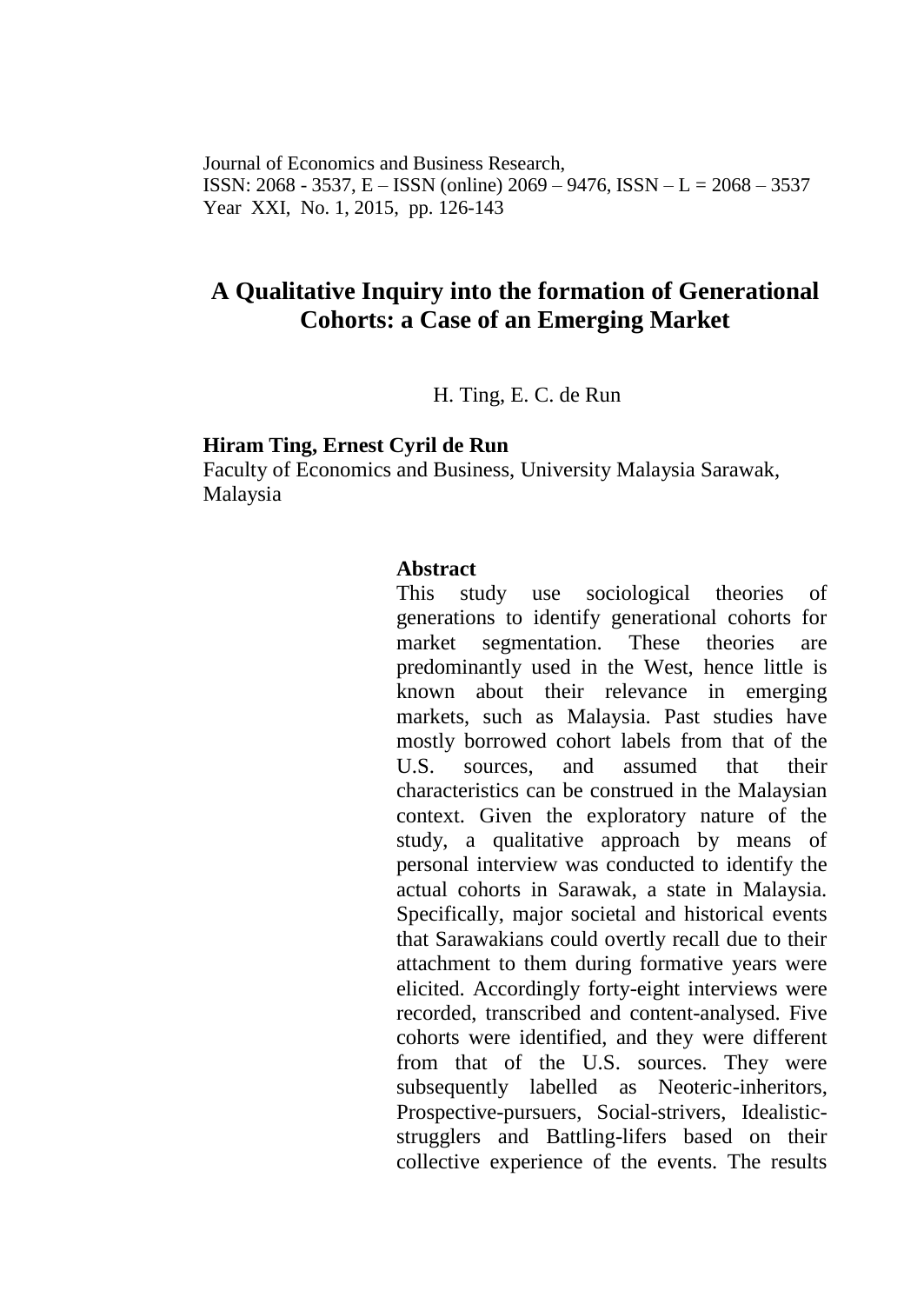show the relevance of theories of generations for market segmentation in emerging market. **Keywords**: sociology, marketing, generational cohort, qualitative.

## **Introduction**

The sociological concept concerning generation and its impact on society has long been discussed in various disciplines, especially in the West [\(Dwyer, 2009;](#page-14-0) [Glenn, 2005\)](#page-14-1). Specifically, generation study has increasingly gained its relevance in marketing due to its profound implication on consumer behaviour (Schewe and [Meredith, 2004\)](#page-16-0). Studies have shown positive prospects of generational cohort in developing marketing strategies and in understanding consumers (Moore and [Carpenter, 2008;](#page-15-0) Motta and [Schewe, 2008\)](#page-15-1). Generation descriptions such as Leading-edge Boomers, Trailing-edge Boomers, Generations X and Y are time and again associated with marketing opportunities and market segmentation (Noble and [Schewe, 2003;](#page-15-2) Schewe and [Noble, 2000\)](#page-16-1). Despite originating from sociology, understanding generation has become an innovative basis for marketers and managers alike to communicate with and serve consumers effectively (Mittal *et al.*[, 2008\)](#page-15-3). As generation is a lifelong process, it makes the understanding of their characteristics and the prediction of their future behaviour more credible (Holbrook and Schindler, 1994).

# **Literature review Definition of Generational Cohort**

Generational cohort is defined as a group of individuals who are born during the same time period and who experience similar societal and historical events during their late adolescent and early adulthood years [\(Rogler, 2002\)](#page-16-2). As such it goes beyond what age alone can divulge because it explores the life journey of individuals through their coming-of-age years (Motta and [Schewe, 2008;](#page-15-1) [Smola and](#page-16-3) Sutton, [2002\)](#page-16-3). They experience the same external events at about the same point in their human development [\(Edmunds and](#page-14-2) Turner, 2005), be it political, economic, social or technological event [\(Noble and](#page-15-2) Schewe, [2003\)](#page-15-2). Due to its cataclysmic impact on people, individuals in the same generational cohorts tend to think and act differently from those born in other time spans [\(Gursoy](#page-14-3) *et al*., 2008).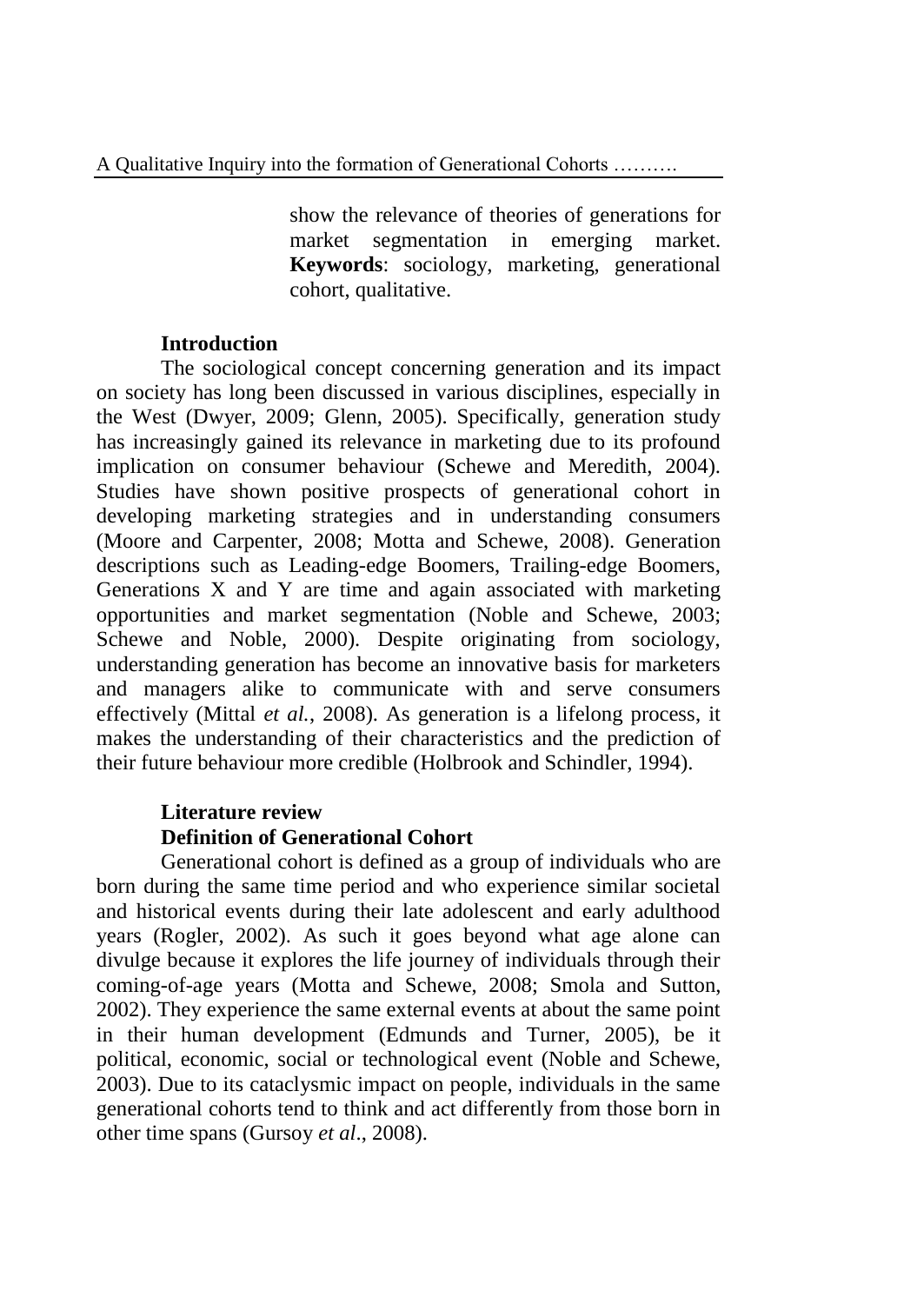#### **Theoretical background**

Introduced in sociological theory in the 1950s by Karl Mannheim, sociologists have long used generations to explain its impact on American culture [\(Eyerman and](#page-14-4) Turner, 1998). Mannheim's (1952) essay "The Problem of Generations", being one of the earliest works on the subject, pointed out that the youths are susceptible to sociohistorical environment [\(Bengtson](#page-13-0) *et al.*, 1974). He claimed that those most influenced by external events would have personally experienced them when they came of age, and thus remembered them undyingly. As these events have primacy, they give birth to, and thus define new generational cohorts (Noble and [Schewe, 2003\)](#page-15-2).

The theory of intergenerational value change developed by Inglehart (1977, 1997) also maintains that major historical happenings bring about changes on the foundation of existing social orders and value systems of the society, and consequently produce people of the new generations. The theory of historical generations proposed by Rogler (2002) further expands the preceding work and emphasizes that major external events imprint a stronger and more enduring mark on the formative group than on other age-groups who live through the same period. His propositions maintain that generations start with cataclysmic events and reactions to these events which will consolidate into stable orientations if their influences, directed towards to the young adults. The lifelong persistence of these orientations therefore defines historical generations. While birth years may be useful to separate cohorts, formative years explain why one cohort differs from others. These propositions are well supported by generational studies done in the Netherlands (Ester *et al.*[, 2000\)](#page-14-5), England, Germany and Japan [\(Schuman](#page-16-4) *et al*., 1998; Scott and [Zac, 1993\)](#page-16-5), Brazil [\(Rubens and](#page-16-6) Motta, [2005\)](#page-16-6), and the U.S (Holbrook and Schindler, 1994).

#### **Contextual Background**

One of the well-known frameworks pertaining to generational cohorts is that of Strauss and Howe (1991). It is widely adopted because the U.S. has long been identified as a benchmark to developing and modernization process (Barnet and Cavanaugh, 1994). They also emphasize that each cohort exhibits distinct attitudes and behaviours which are shaped by the impactful events experienced during their lives. Although different researchers have given dissimilar labels and cut-off points to each cohort in the U.S., there is a general consensus around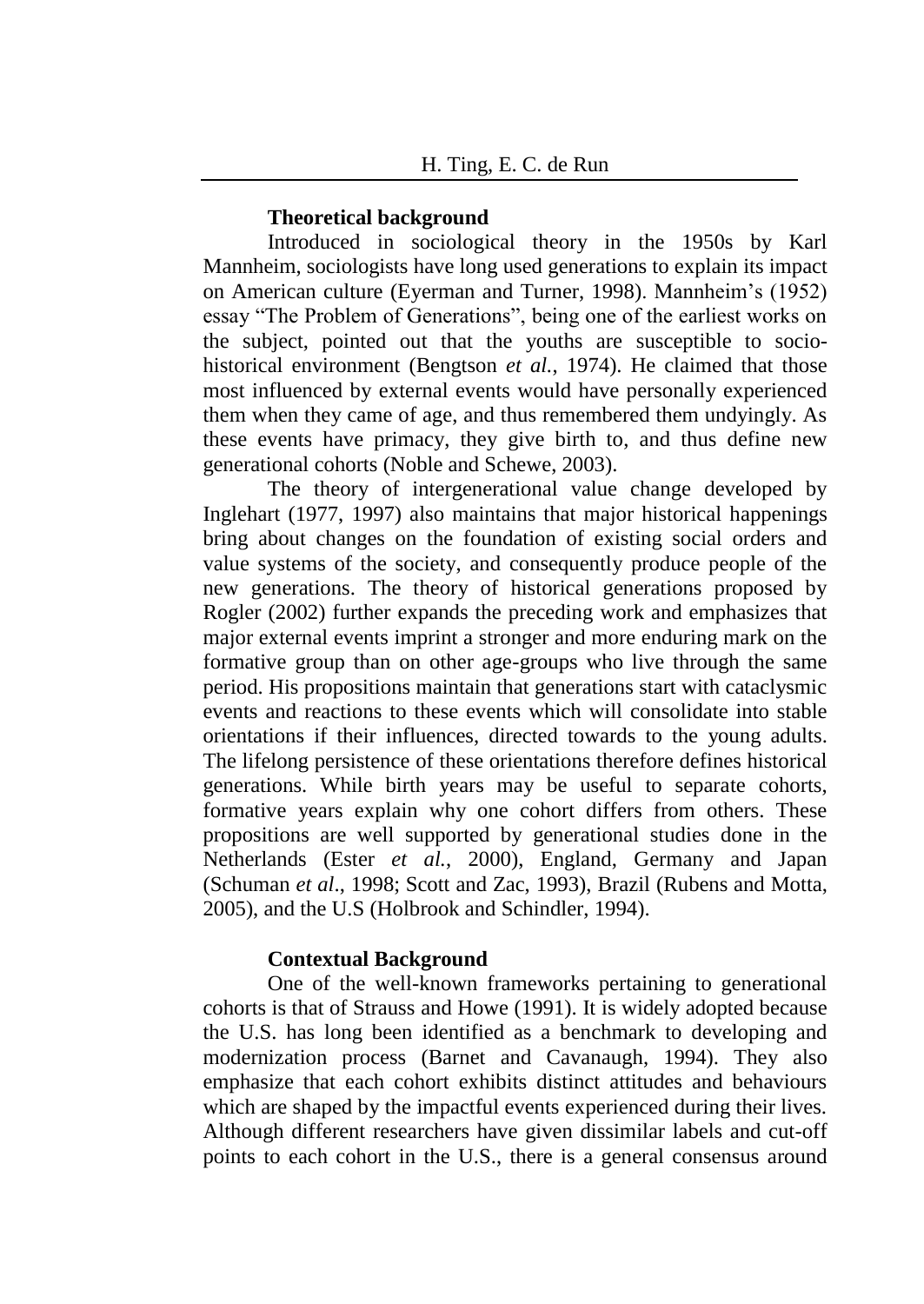them [\(Dwyer, 2009\)](#page-14-0). A summation of the cohorts is shown in table no. 1.

| <b>Cohort</b><br>(Also referred to as)                                | <b>Birth</b><br>Years | <b>Defining Events</b>                                                                   | <b>Brief Description</b><br>of Characteristics                         |
|-----------------------------------------------------------------------|-----------------------|------------------------------------------------------------------------------------------|------------------------------------------------------------------------|
| Veteran (Silent,<br>Traditionalists,<br>Depression Babies)            | $1925 -$<br>1945      | Great depression,<br>Lindbergh, FDR, Second<br>World War                                 | Dedication, hard<br>work, respect for<br>authority                     |
| <b>Baby Boomers</b><br>(Leading-edge and<br>Trailing-edge<br>Boomers) | 1946<br>1965          | Civil rights, assassination<br>of JFK, women movement,<br>cold war, Vietnam war          | Optimism, personal<br>gratification and<br>growth                      |
| Generation X<br>(The Thirteenth,<br>Baby Bust Gen)                    | $1966 -$<br>1979      | New feminism, spread of<br>AIDS, the <i>Challenger</i><br>incident, energy crisis        | Diversity,<br>informality, techno-<br>literacy, fun                    |
| <b>Generation Y</b><br>(Nexters, Millennials,<br>Baby Boom Echo)      | $1980 -$<br>2004      | School violence, celebrity<br>scandals, terrorist acts (e.g.<br>911), computer, Internet | Civic duty, social-<br>caused, confidence,<br>optimism,<br>achievement |

**Table no.1:** A Summation of Generational Cohorts in the U.S.

**Source:** [Dwyer, 2009;](#page-14-0) Schewe and [Meredith, 2004;](#page-16-0) Zemke*, et al.*, 2000

With the aforementioned in mind, it is posited that the postulation about the segregation and duration of years for defining the generational cohorts in the U.S., being applicable in other settings, such as Malaysia, is unfounded. In fact, past studies have already indicated the limitation of their respective findings when segregating the cohorts in Malaysia based on the U.S. labels and cut-off ages (de Run *et al.,* 2006; Munusamy *et al*. 2010; Ting and de Run, 2012). Inglehart (1997) has long highlighted the deficiency in cross-cultural studies when they use common age-groups or median year of birth as proxies for generation rather than the socio-historical events that more accurately define a country's generational cohorts.

#### **Propositions**

Despite being just a state in Malaysia, Sarawak is as large in size and as diverse in its people as Peninsular Malaysia (Department of Statistics, 2011). The state has had a long and different historical background, and is emerging as a lucrative market and investment hub. Hence, the people in Sarawak must have experienced different major societal and historical events from the people in Peninsular Malaysia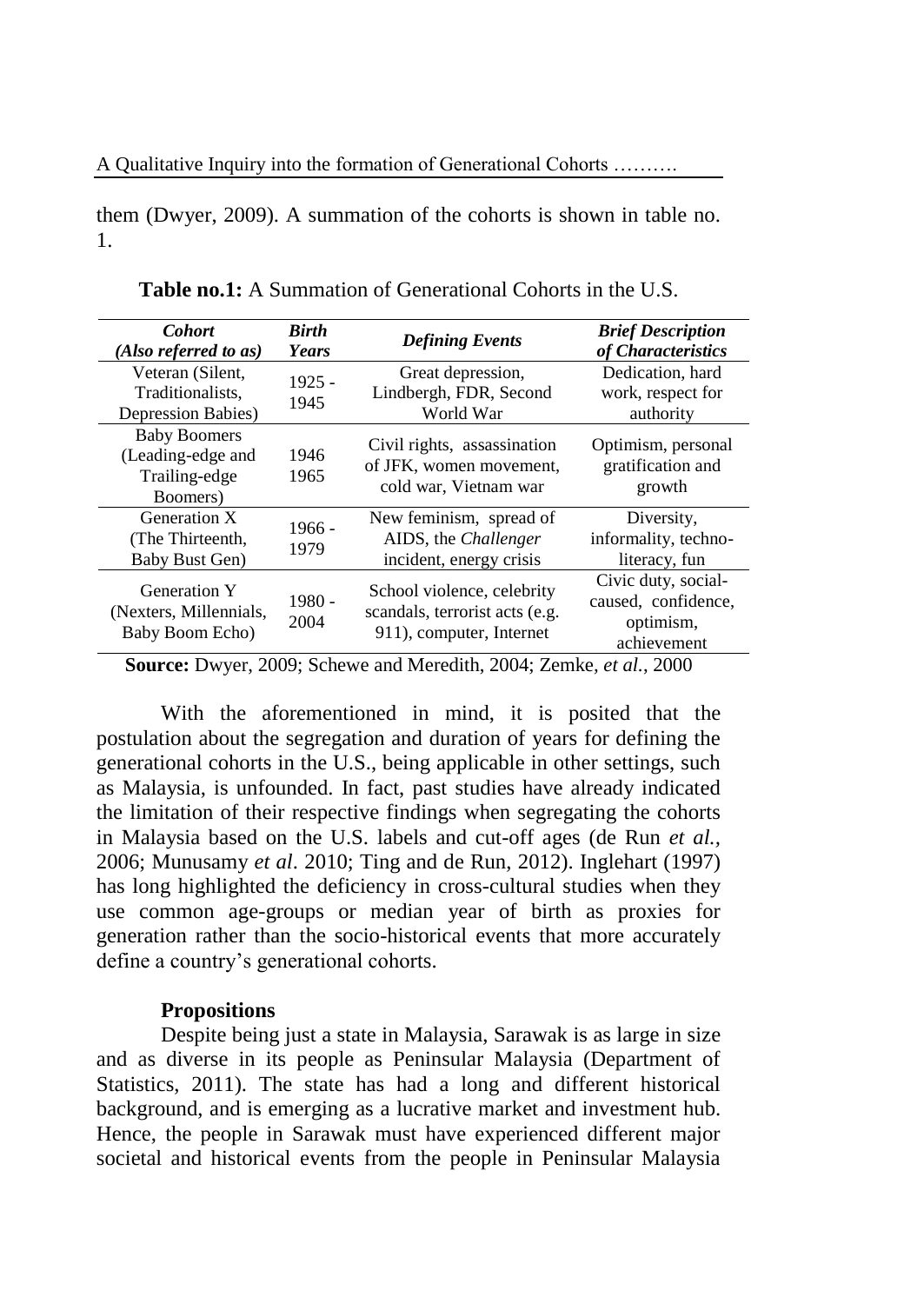and more than that of the people in the U.S. Accordingly, three propositions are formulated in this study. The first proposition is developed as follows:

*Proposition I: The people in Sarawak will recall different major societal and historical events from the people in the U.S.*

Secondly, since major societal and historical events can happen at any time, and have happened throughout the years in the past, people with different age should have experienced, and thus be able to recall different events that are deemed impactful to them. Hence, the second proposition is as follows:

*Proposition II: Each age-group in Sarawak will recall particular and different major societal and historical events that are deemed impactful to them.*

Thirdly, individuals having collective memories and experiences of the major societal and historical events are likely to have experienced them primarily during their late adolescent and early adulthood years. Due to the impact of the events, they should be able to explain vividly how they are affected by the events in a subjective manner. This exemplifies the identifying of generational cohorts. Hence the third proposition is as follows:

*Proposition III: The collective memories and experiences of the major societal and historical events in Sarawak will show that these events were predominantly taking place during the late adolescent and early adulthood years, hence defining each generational cohort.*

# **Methodology Research design**

A qualitative approach was adopted in this study to explore and understand complex psychological and social issues embedded in generations of people [\(Marshall, 1996\)](#page-15-4). The goal is to obtain insights into particular social processes and practices that exist and develop within a specific location and context (Connoll, 1998). The concept of saturation or information-richness is therefore emphasized (Strauss & Corbin, 1990; 1998).

## **Population and Sample**

Given the exploratory nature in the study, the research site of the study is delimited to a state in Sarawak. Hence, Sarawakians, who are born and spend most of their years in the state, constitute the population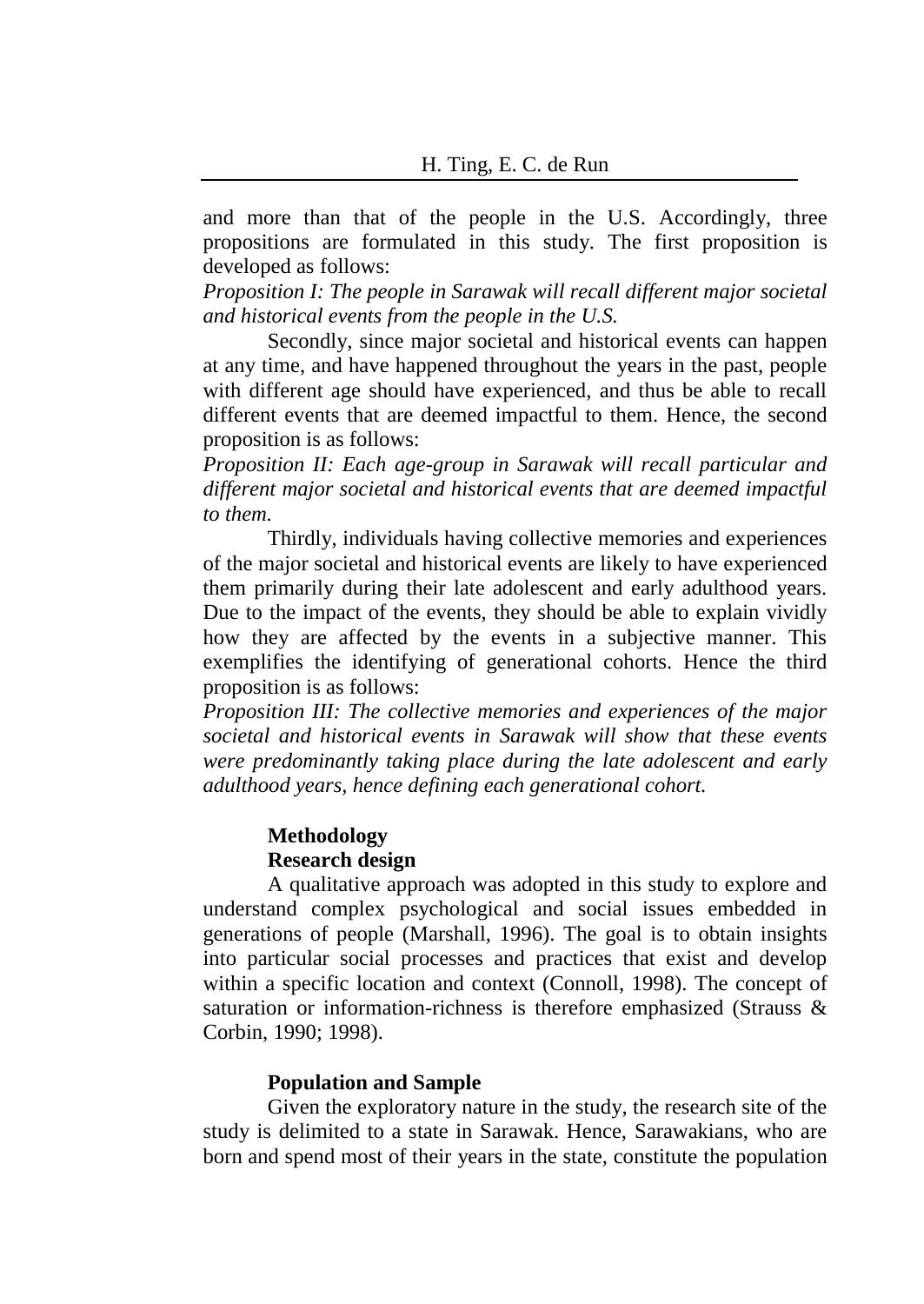of the study. Gender, race and area of residence were also taken into consideration to ensure the study reflects the demographic characteristics of the state.

There are no clear guides as to how many cases or respondents should be included in qualitative studies [\(Perry, 1998\)](#page-15-5). Therefore past studies were used as a guide to secure replication of information [\(Charmaz, 2006\)](#page-14-6). It has been claimed that two to a maximum of fifteen cases are suggested for qualitative studies (Miles & Huberman, 1994). Moreover, qualitative samples often lie under fifty (Ritchie *et al*., 2003)

Purposive sampling strategy was used to select people purposefully from every age-group [\(Onwuegbuzie & Leech, 2007\)](#page-15-6). Age was used as a proxy variable to develop cases. Earlier literature has shown that people become susceptible to major events as early as 14 or 15, and formative years tend to take place in late adolescence and end at the age of 24 to 27 (Holbrook & Schindler, 1994; [Noble & Schewe,](#page-15-2)  [2003\)](#page-15-2). Subsequently six cases were developed: 15-24 years old, 25-34, 35-44, 45-54, 55-64, and 65 and above. When taking race and areas of residence in Sarawak into account, a minimum of five respondents were required for each case; hence, thirty respondents were predetermined.

#### **Research Instrument**

Since the study is about real people in natural settings [\(Marshall,](#page-15-4)  [1996\)](#page-15-4), personal interview was chosen as the most preferred and effective methods to collect primary data [\(Kendall, 2008\)](#page-15-7). An interview protocol was designed, and funnel approach was adopted [\(Churchill &](#page-14-7)  [Iacobucci, 2005\)](#page-14-7). Hence, respondents were firstly asked about the major events that they could remember in the last 80 years in an open-ended manner. Auxiliary words such as political, economic and technological aspects to the events were used in probing questions [\(Noble & Schewe,](#page-15-2)  [2003\)](#page-15-2). Then they were asked to clarify when these events happened and why they were impactful to them.

In addition to the researchers, four interviewers were recruited and trained with interviewing techniques. A pre-test was carried out to check whether the questions were clear enough for respondents to respond. Therefore, interviewers were asked to perform a trial interview each. They were also asked to report the interviewing process to the researchers. As a result, revisions were made until agreement from both the researchers and interviewers came to fruition.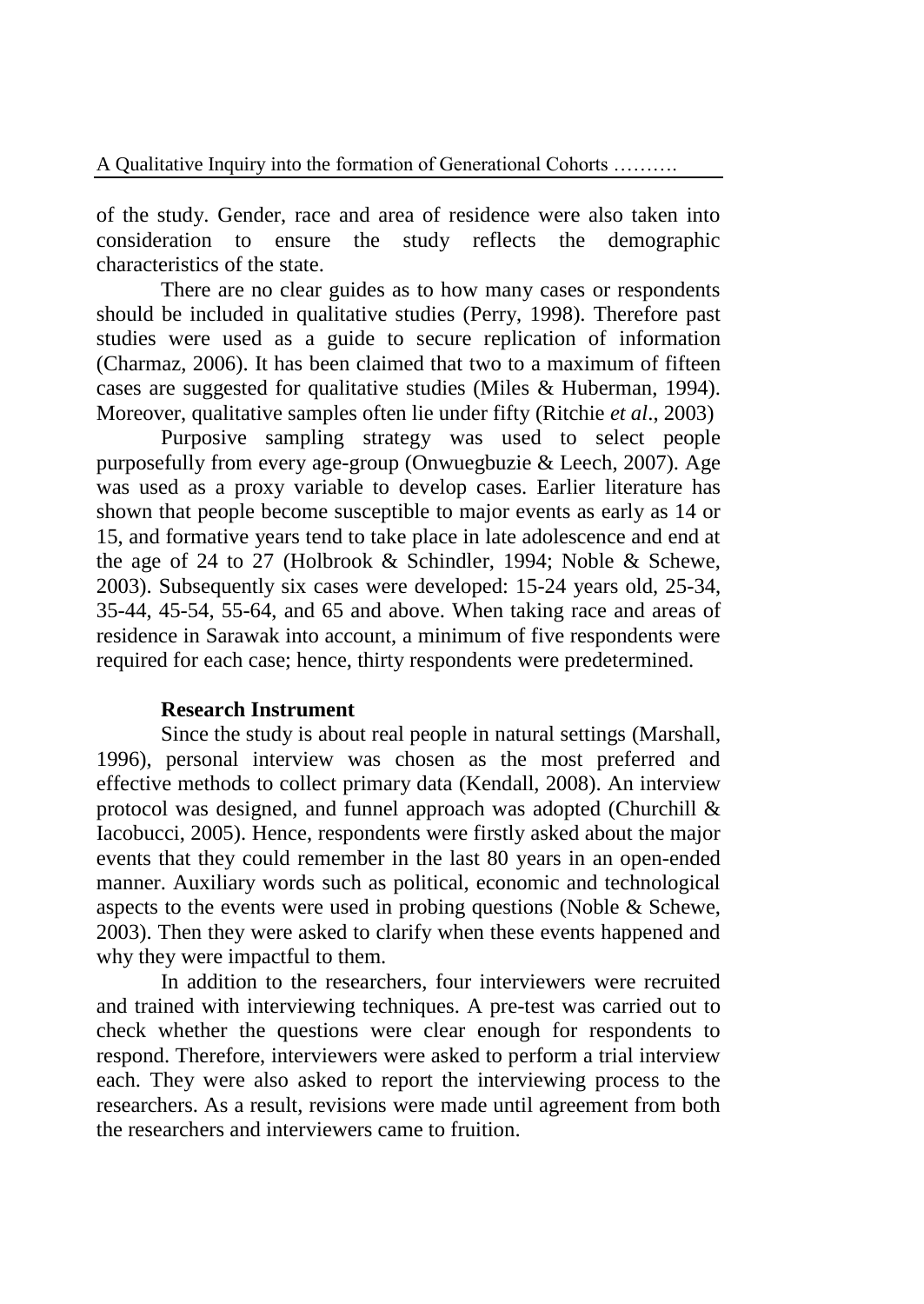#### **Data Collection**

Fifty-three interviews were subsequently conducted throughout Sarawak in December 2012 and January 2013. However, five of them were discarded due to response error. The additional interviews are useful in ensuring information-richness or replication. Although the using of audio recorder is rarely advisable during interviews in Asia [\(Dick, 1990\)](#page-14-8), it was necessary in this study for checking and analytical purposes. Anonymity, confidentiality, and the purpose of the interview were explained upfront to reduce issues related to method variance.

#### **Data Analysis**

Content analysis was used due to its usefulness in analyzing interview data [\(Kassarjian, 1977\)](#page-15-8). It is widely used to evaluate various communication forms on human behaviour [\(Yale & Gilly, 1988\)](#page-17-0). It includes frequency counts [\(Wilkinson, 2000\)](#page-17-1), and allows for qualitative analyses of initially qualitative data [\(Ryan & Bernard, 2000\)](#page-16-7). It gives room to check whether the content captures something important in relation to the research aim (Clarke & Kitzinger, 2004).

All recorded interviews were transcribed verbatim, and the transcriptions were checked to match against the audio records [\(Kurasaki, 2000\)](#page-15-9). The analysis began with the annotation of events by the researchers. Disagreements in annotation of texts were resolved by discussing key terms and jointly reviewing the transcripts until a consensus was reached (Kolbe & Burnett, 1991). Once this was done, another two trained coders were asked to analyze all transcripts independently [\(Hruschka](#page-14-9)*, et al.*, 2004). Annotation lists between the researchers and the coders were then compared so that they could be coded into distinctive and concise themes. The researchers analyzed all the transcripts again based on the coded themes to provide reliability check [\(Yale & Gilly, 1988\)](#page-17-0). The themes of responses then allowed the events and their respective years of occurrence to be structured by age in a way that pointed out the cut-off age between cohorts. They were also used to show whether the events fit the model of adolescence and early adulthood as the primary source of memories.

#### **Findings**

### *Objectivity and Reliability*

Objectivity and reliability are fundamental components of content analysis to secure quality of the coding process of complex and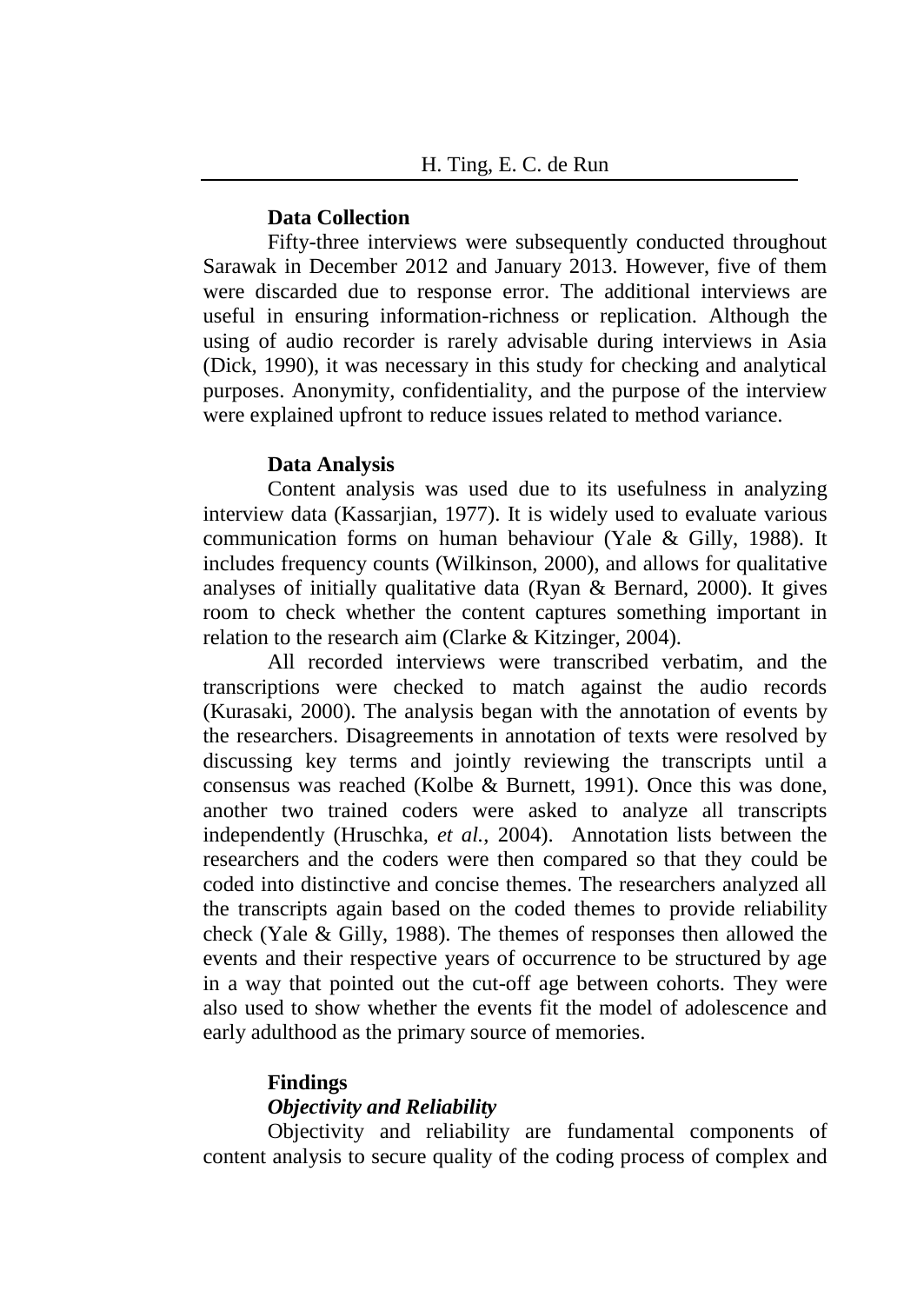open-ended data [\(Hagelin, 1999\)](#page-14-10). Aside stringent data collection and analysis procedures, inter-coder reliability was used to gauge coders' marking behaviour on nominal data (Bernard, 1995; [Kurasaki, 2000\)](#page-15-9). Joint probability of agreement instead of Cohen's kappa coefficient was used because verifying whether coders were agreeing more often than those who were merely guessing is a minor concern in this study [\(Uebersax, 1987\)](#page-16-8). As a result, the reported overall agreement was about 85 percent, which satisfied the recommended reliability threshold of 80 percent [\(Cicchetti, 1994;](#page-14-11) [Hruschka](#page-14-9) *et al.*, 2004). Notwithstanding minor discrepancies, corresponding modifications of the themes were finalized by the team collectively.

# *Respondent profile*

Table 2 depicts a summation of demographic information of forty-eight respondents. Age was used as proxy variable to establish groups to ensure Sarawakians of different ages were adequately sampled for analysis. Racial groups were also taken into account because Sarawak is a multi-racial state, where the Iban, Chinese and Malay make up about eighty percent of the total population.

| Factors                                                           | <i>Items</i>      | Frequency                                                                                           | Percent |  |
|-------------------------------------------------------------------|-------------------|-----------------------------------------------------------------------------------------------------|---------|--|
| Age-groups                                                        | From $15$ to $24$ | 10                                                                                                  | 20.8    |  |
|                                                                   | From 25 to 34     | 9                                                                                                   | 18.7    |  |
|                                                                   | From 35 to 44     | 9                                                                                                   | 18.7    |  |
|                                                                   | From 45 to 54     | 7                                                                                                   | 14.6    |  |
|                                                                   | From 55 to 64     | 7                                                                                                   | 14.6    |  |
|                                                                   | From 65 to above  | 7                                                                                                   | 14.6    |  |
| 15<br>Iban<br>Chinese<br>14<br>Race<br>Malay<br>12<br>7<br>Others |                   |                                                                                                     | 31.2    |  |
|                                                                   |                   | 29.2                                                                                                |         |  |
|                                                                   |                   |                                                                                                     | 25.0    |  |
|                                                                   |                   | 14.6<br>24<br>50.0<br>50.0<br>24<br>15<br>31.2<br>8<br>16.7<br>12.5<br>6<br>12.5<br>6<br>13<br>27.1 |         |  |
|                                                                   | Male              |                                                                                                     |         |  |
| Gender                                                            | Female            |                                                                                                     |         |  |
| Present<br>Residence                                              | Kuching city      |                                                                                                     |         |  |
|                                                                   | Miri city         |                                                                                                     |         |  |
|                                                                   | Bintulu           |                                                                                                     |         |  |
|                                                                   | Sibu              |                                                                                                     |         |  |
|                                                                   | Others            |                                                                                                     |         |  |

Table 2: Respondent Demographic Information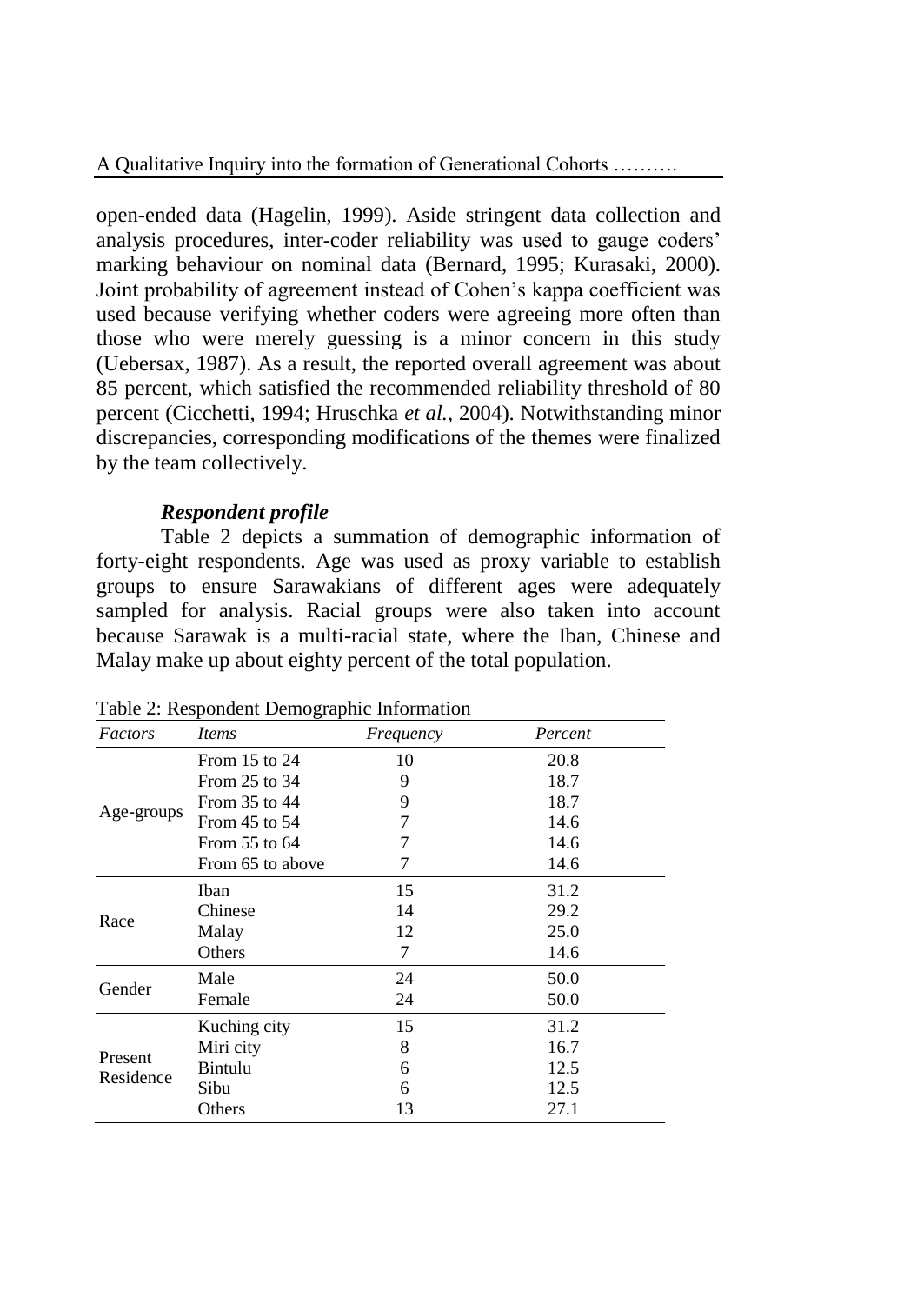### *Findings using Content Analysis*

Sixty-two major events were elicited and coded from the transcripts by means of content analysis and inter-coder agreement. Frequency count is first used to postulate collective memories about events (Schuman & Scott, 1989). Then reasons given to each major event are looked into to gain insights about the attachment of the respondents to the events. Moreover, given the distribution of age, it becomes apparent that memories of particular impactful events, such as Japanese occupation, communist movement, economic crisis in late 90s and the advent of internet vary with age collectively. This allows researchers to check if the major events which the respondents are personally attached to mainly happened during late adolescent and early adulthood years. Such analysis will then be used to determine the number of generational cohorts and their respective cut-off age.

As a result, five generational cohorts are identified. The first cohort, consisting of those who are aged 20 and below, is labelled as 'Neoteric-inheritors' because they are young and tend to accept whatever there is around them without subjective experience. Besides they are still in their formative years. They seem to know about them without evident impression and conviction. When asked about the events that have impacted her, a young Malay girl responded with a few events disjointedly, and even mistakenly:

*"(On the earthquake and tsunami in Aceh) I remember… the event of tsunami, in year 2007… eh… 2006, near Aceh… 2006 if I am not mistaken… Many died, very sad"*

*"(On 911) I just read the newspaper yesterday… in America right? The building was knocked down by helicopters… three thousand died."* (Interviewee 04, Malay, age 16 years, from Miri)

The second cohort, consisting of those who are in their 20s and early 30s, is labelled as 'Prospective-pursuers' because they have experienced the rapid advancement in technology and the recovery from economic crisis. Concurrently they realize the frailty of mankind when natural disasters and deadly diseases strike, thus hoping for the best for themselves, and what lies ahead. Their interest in political matters expresses the belief in securing promising future. Some of the responses are stated as follows:

*"(On the earthquakes and tsunamis in Aceh and Japan) Although everyone says Malaysia is a safe place, there is no*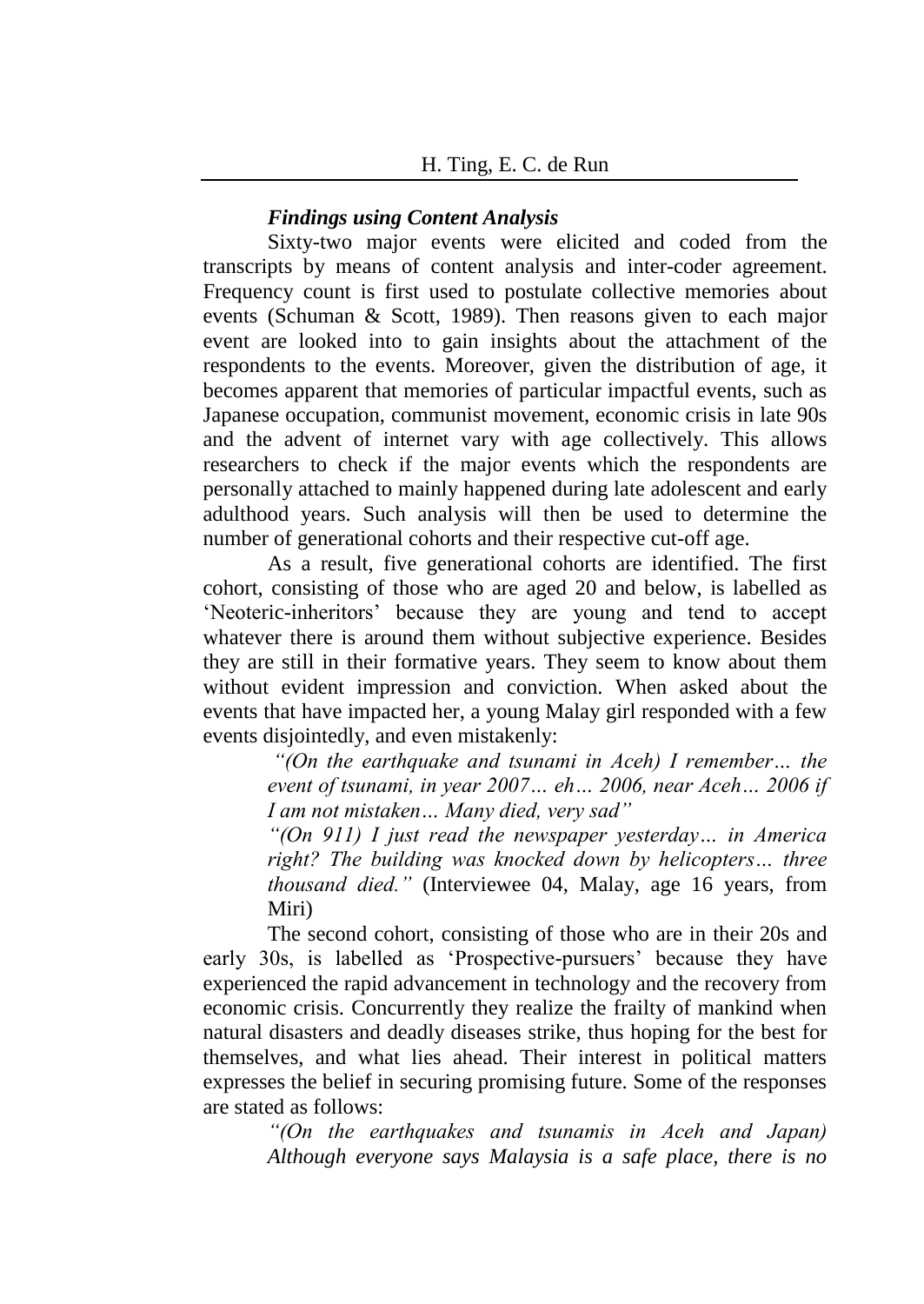*tsunami, earthquake and volcano… though the earthquake happened in Indonesia, the tsunami might still reach Malaysia."*  (Interviewee 11, Chinese, age 23 years, from Kuching)

*"(On the change of Prime Ministers in Malaysia and the inauguration of President Obama Barack in the U.S.) In terms of management we are much more systematic now… the changes of Prime Ministers… with different approaches to manage our country… like President Obama, you know…"* (Interviewee 39, Indian, age 27 years, from Miri).

The third cohort, consisting of those who are in their late 30s and 40s, is labelled as 'Social-strivers' since they care mostly about economic stability and social welfare. Understandably, peace and security were brought in after the final capitulation of communists, and various developments began to take place since then. All these enhanced their living drastically. Many seem to be content with their lives until late 90s when economic breakdown and political unrest caught them by surprise. Two respondents said the following statements:

> *"(On economic crisis in 1997/98) Our country was hit by… I mean… economic downturn… so unfortunately also that was the year I graduated from my university."*

> *"(On Anwar's sacking and lawsuit) I think in 1998 we had the worst political crisis in Malaysia because Anwar Ibrahim was sacked as the deputy Prime Minister… Of course it affects our lives because… normally our political situation is very stable, but suddenly because of this one we see people become willing to protest…"* (Interviewee 13, Iban, age 37 years, from Seratok).

The fourth cohort, consisting of those who are in their 50s and 60s, is labelled as 'Idealistic-strugglers' as they lived in fear and doubt during the time of communism, andduring British colonization and the formation of Malaysia. Despite having umpteen uncertainties, opinions and beliefs were generated during those times as to what were the actual situations and what could and should have been done. A Chinese and a Malay respondents recalled that:

> *"(On communism) I still remember when we were young, all the villages along the road to Serian were fenced up in the curfew time… sometimes when we travelled in a bus, there could be gunfire in front and then we had to stop because the guerillas were attacking… but after the surrender there was no more*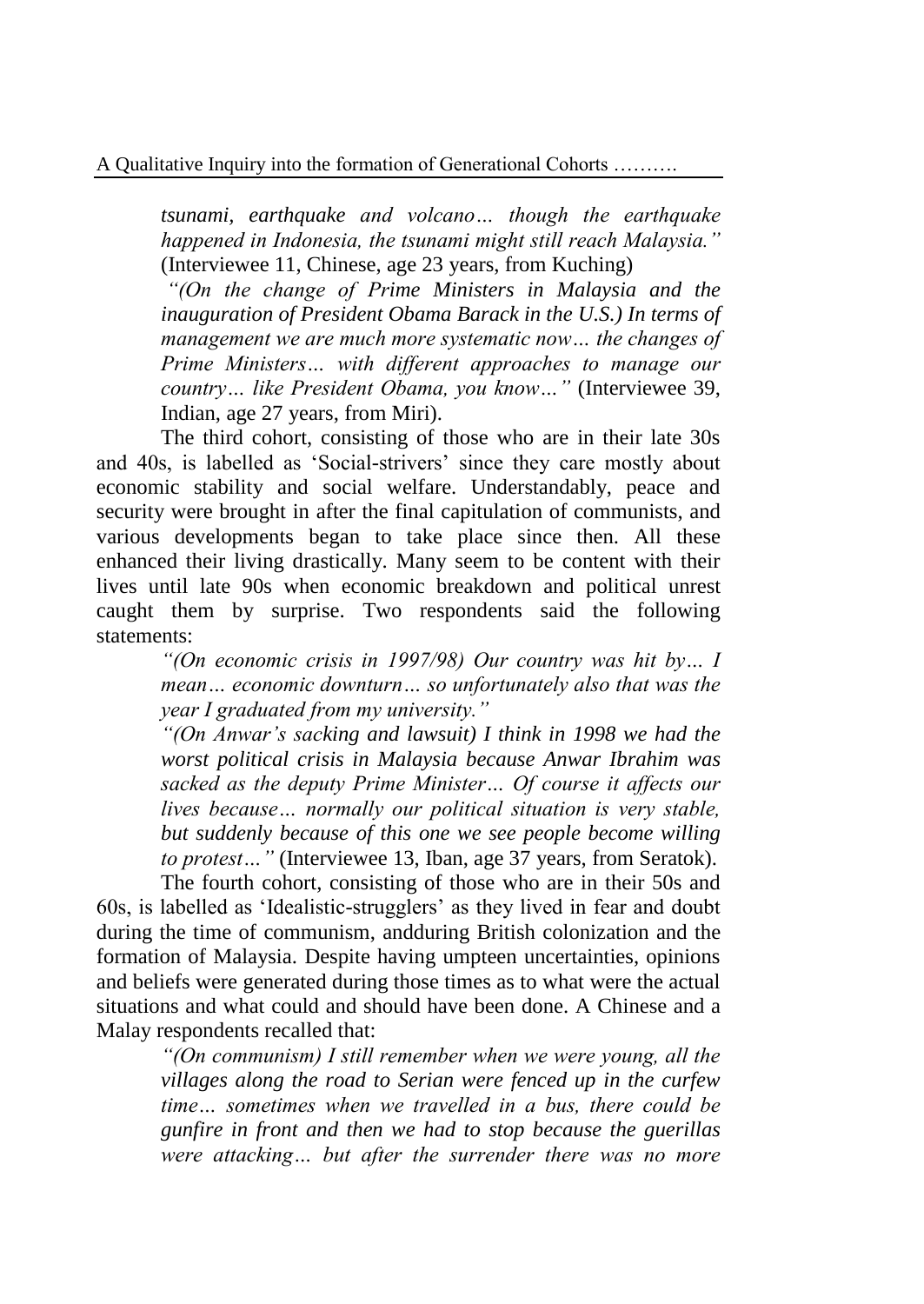*gunfire, everything was at peace."* (Interviewee 08, Chinese, age 53 years, from Kuching)

*"(On Sarawak joining Malaya)... I think if Sarawak did not join Malaya, life could be a bit better. Because Sarawak has lots of jungles, vast lands… oil also. Now Sarawak has joined Malaya… a lot of riches go to the peninsular. Here we don't have, a little only…"* (Interviewee 28, Malay, age 69 years, from Bintangor).

The fifth cohort, consisting of those who are in their 70s and beyond, is labelled as 'Battling-lifers' due to the fact that they had to find ways to survive during Japanese occupation. They also lived through the times of British colonization, communism and the formation of Malaysia. They believed in hard work, and were protective of their family. The followings are what two veterans had to say:

*"(On Japanese occupation) During that time… Japanese came… Japanese planes and soldiers… we ate cassava only… all shops were ruined… I could not forget because my elder brother was taken away and there was no news of him ever since…"* (Interviewee 26, Malay, age 82 years, from Bintangor). *"(On British colonization) …Rajah Brooke managed to defeat the rebels… that's why I am grateful to the European and to the British because they brought peace to the country, and also education…"* (Interviewee 31, Iban, age 78 years, from Siburan).

## **Discussions and implications**  *Sarawakians Recalls Different Major Events*

The findings for Proposition 1 confirm that major societal and historical events recalled by Sarawakians are indeed different from that of the U.S. It is simply because the cohorts in the U.S. do not have similar social and historical backgrounds. For example, Sarawakians in their 60s did not mention Cold War or the assassination of President JFK, nor did anyone in their 30s touch on new feminism movement. Similarly, the Baby Boomers in the U.S. certainly did not experience the formation of Malaysia, nor did Gen X and Y suffer from haze and SARS. Suffice to say that cohort labels and generation descriptions in the U.S. cohorts, despite being widely adopted, cannot be generalized to that of an emerging market like Sarawak. Notwithstanding the pervasive impact of some global events, it is evident that cohorts mainly reflect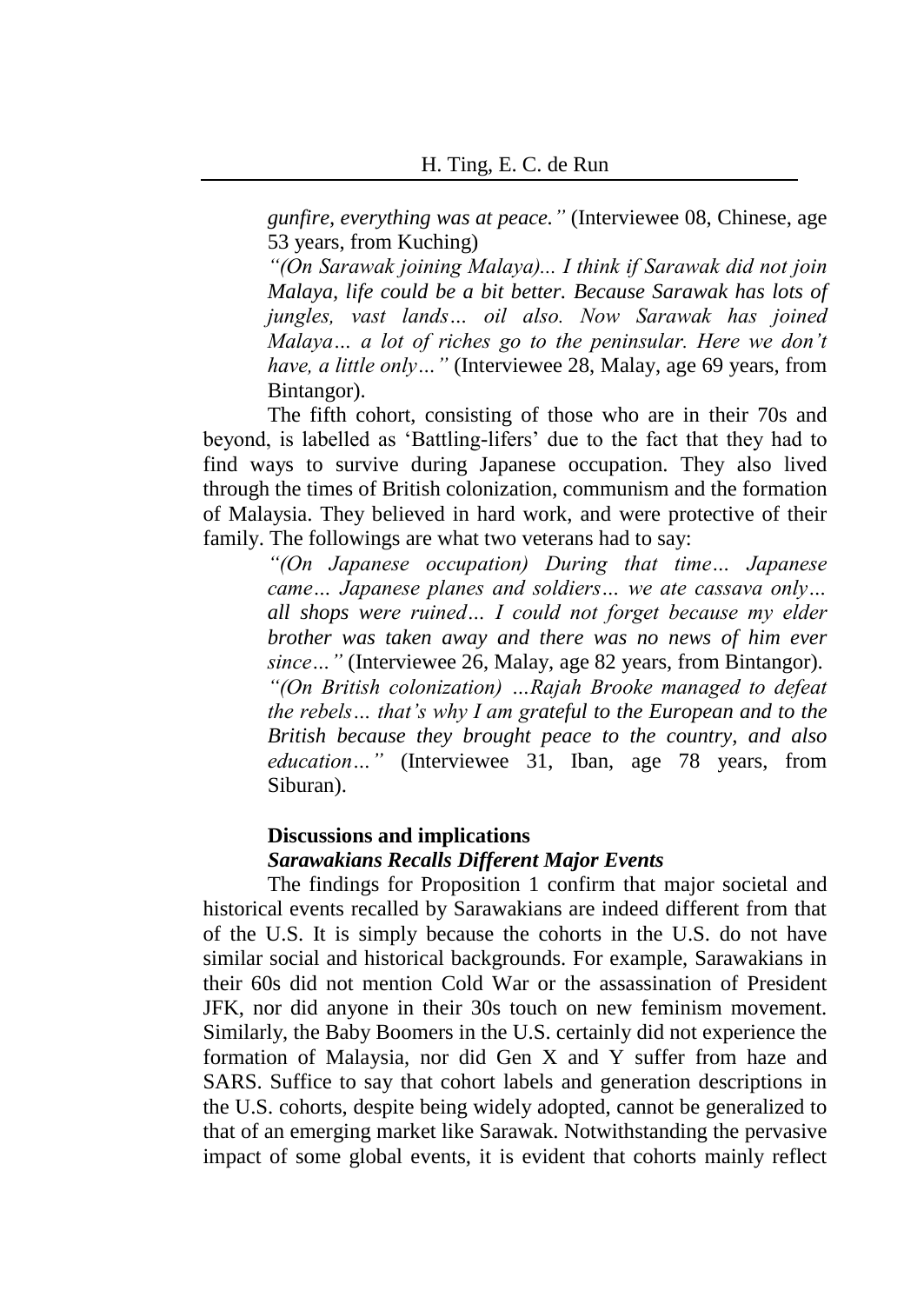the values emphasized during a country's particular historical period (Egri and Ralston, 2004). Hence the first proposition holds true, and is thus supported.

# *Different Age-groups Recalls Different Major Events*

The findings for Proposition 2 also show that the major events recalled by different age-groups are generally different. For instance, out of 14 respondents who mentioned the tsunami in Aceh in 2004, about half of them are between 15-24 years old. Many of them also recalled events related to other natural disasters and outbreak of diseases. They also seemed to be concerned with elections in recent years. Moreover, six out of nine respondents aged 25 to 34 recalled the incidents of tsunamis either in Aceh or Japan. Five respondents spoke about haze in 1997 and 1998, and the same amount of respondents talked about the impact of the advancement in digital technology. Interestingly, only this group mentioned about the change of Prime Ministers in Malaysia in the last decade and the impact of the global economic crisis in 2008. Six of them considered the economic crisis in the late 90s impactful as well.

As far as the 35-to-44 age-group is concerned, most respondents regarded the economic crisis in the late 90s as something very impactful. Apparently this group is more concerned with societal wellbeing because a good number of them explained about impact of the outbreak of various diseases, flood, haze, and the improving of living standard after the time of communism with personal experiences. As for the older age-group in respondents who are 45 to 54 years old, they began to tell fragmented matters pertaining to communism. They also explained how the economic crisis in late 90s, and the improvement of living standard had impacted them.

With the age-group of 55 to 64, it is of no surprise that six out of seven respondents gave a good account on communist movement and curfew in Sarawak collectively. The older ones in this group also mentioned instances about the forming of Malaysia in 1963. Finally, the 65-and-above age-group talked mostly about British colonization, the good or the bad about the formation of Malaysia, and communism in Sarawak. Only those who are over seventy years old talked about Japanese occupation.

Even though individuals from different age-groups mentioned a few similar events, it is still apparent that a good number of events are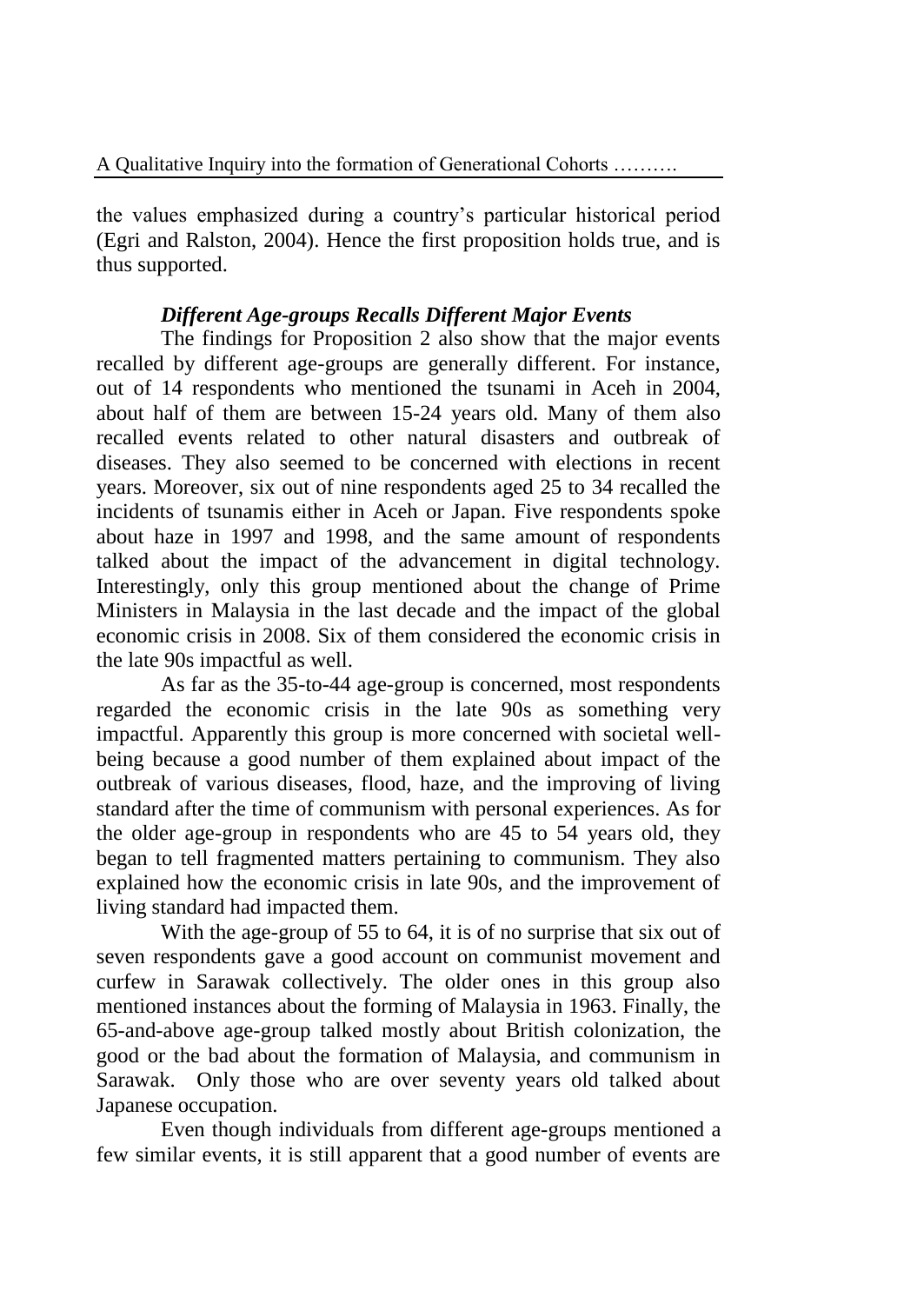mainly and exclusively spoken by certain cohorts. This is further articulated when individuals were able to cite personal attachment as reasons why these events were influential to them. Therefore it is posited that the second proposition is also supported.

## *Attachment to Events during Formative Years Defines Generational Cohorts*

The mentioning of similar major events or overlapping situations between two successive groups in fact suggests the initial cut-off ages to develop cases do not truly represent the actual cohorts. As discussed earlier, five generational cohorts, instead of six age-groups, were identified, and they are labelled as Neoteric-inheritors, Prospectivepursuers, Social-strivers, Idealistic-strugglers and Battling-lifers based on their respective engagement with the events during formative years. Younger groups do not seem to remember or cannot give a strong account about communism and Japanese occupation although they have read or heard about them. The older generations, in turn, do not regard the advent of computer and Internet as impactful in their memories though it is one of the greatest recent phenomena. This validates past studies on the formation of generational cohort, particularly the propositions made by Rogler (2002) about young adults being at the cusp of their early formative years and thus more prone to the impinging external events. As such the third proposition is also supported.

#### *Management Implications*

In addition to affirming the relevance of the sociological theories of generations in the context of Sarawak from the theoretical point of view, the findings and discussions also highlight two noteworthy managerial implications. Firstly, as the labels and descriptions of cohorts in the U.S. cannot be applied in Sarawak directly, and the identification of cohorts in the state cannot and must not be based on age-ranges suggested in western sources. This highlights the need for marketers and managers alike to reassess segmentation strategies and the understanding of consumers. As internal marketing is pivotal to organizational success, how employees of different ages are organized, managed and trained needs to be looked into again. Secondly, since Sarawak is made up by different generational cohorts, it gives business practitioners a whole new platform to review their strategies in order to exploit new opportunities in the market. Business tactics which did not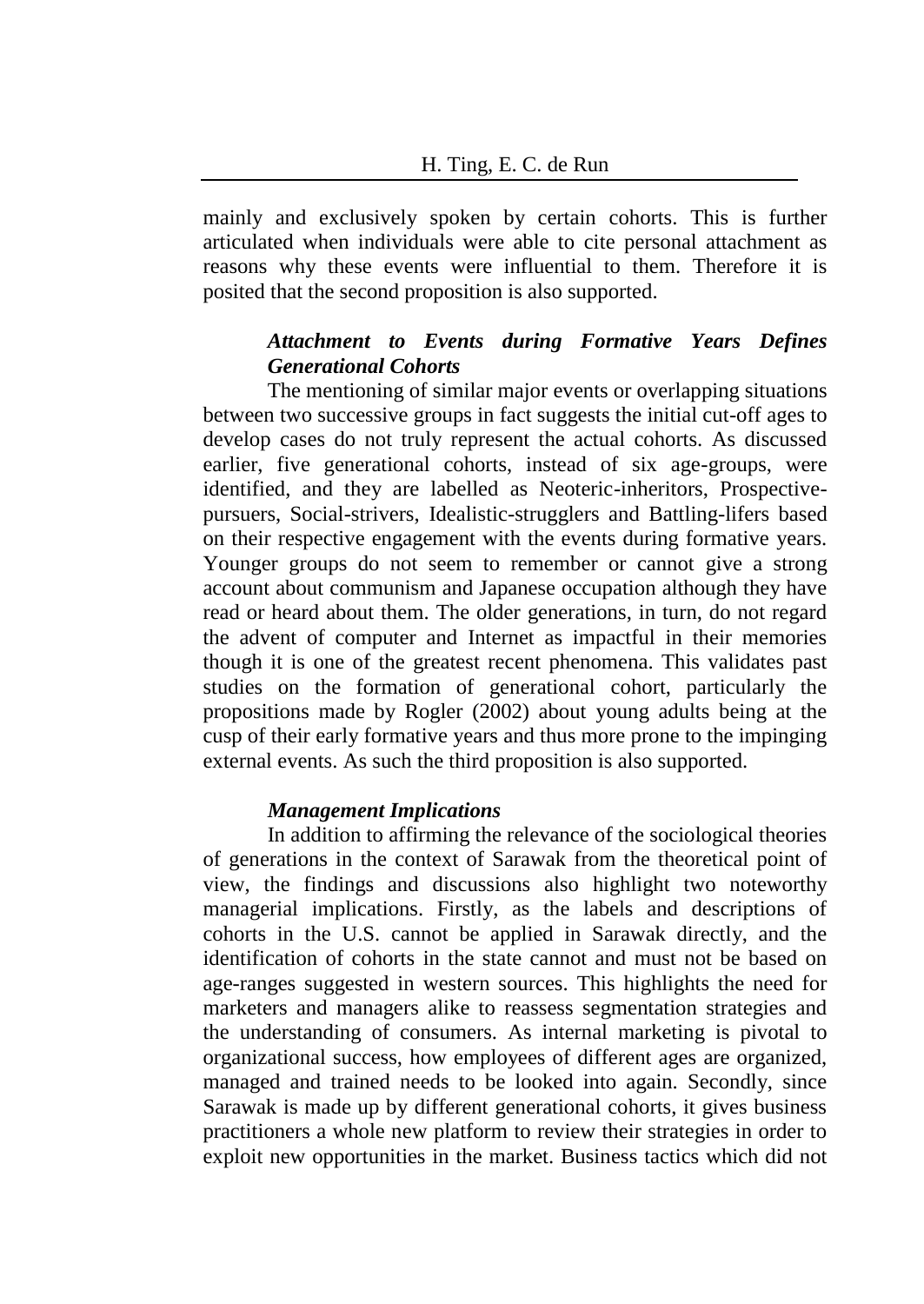work in the past and new prospective approach can be reviewed with reference to generational cohorts in order to secure effective implementation and desired performance.

## **Conclusion**

Even though the study has achieved its objectives, it is not without limitations. Firstly, instead of Malaysia, only the state of Sarawak was selected as the research site of the study. Therefore the scope is delimited to a region. Secondly, since this study is more exploratory in nature, interview rather than quantitative survey was executed. Despite addressing issues related to subjectivity, an empirical quantitative study is still needed to generalize the findings. Finally, content analysis was done manually instead of using computer-aided qualitative software. The two main reasons are that the study does not involve complicated topics, and the available software does not assist in interpretation of findings. Having said that, it is believed the findings generated by the software will be more organized and thus helpful in interpretation.

Hence, the study underscores the need to conduct quantitative survey in the future, and illustrates the prospects to further investigate the characteristics of each cohort, and their use as a segmentation approach in Sarawak. As the findings have suggested possible crossover effects between cohorts, intergenerational relationships are something that can be delved into [\(Brannen, 2006\)](#page-13-1). The study can also be extended to the national setting to determine the generational cohorts of Malaysia and serve as a basis to conduct similar studies in neighbouring countries and other emerging markets using the theories of generations. This would then provide a more holistic view of the subject matter, and enhance the understanding of consumers in developing countries. A deeper insight into the economic beings represented by these cohorts will also be determined.

## **Bibliography**

<span id="page-13-0"></span>Bengtson, V., Furlong, M., Laufer, R. (1974). *Time, Aging and the Continuity of Social Structure: Themes and Issues in Generational Analysis*. Journal of Social Issues*, 30*(2): 1-30.

<span id="page-13-1"></span>Brannen, J. (2006). *Cultures of Intergenerational Transmission in Fourgeneration Families*. Sociological Review, 134-154.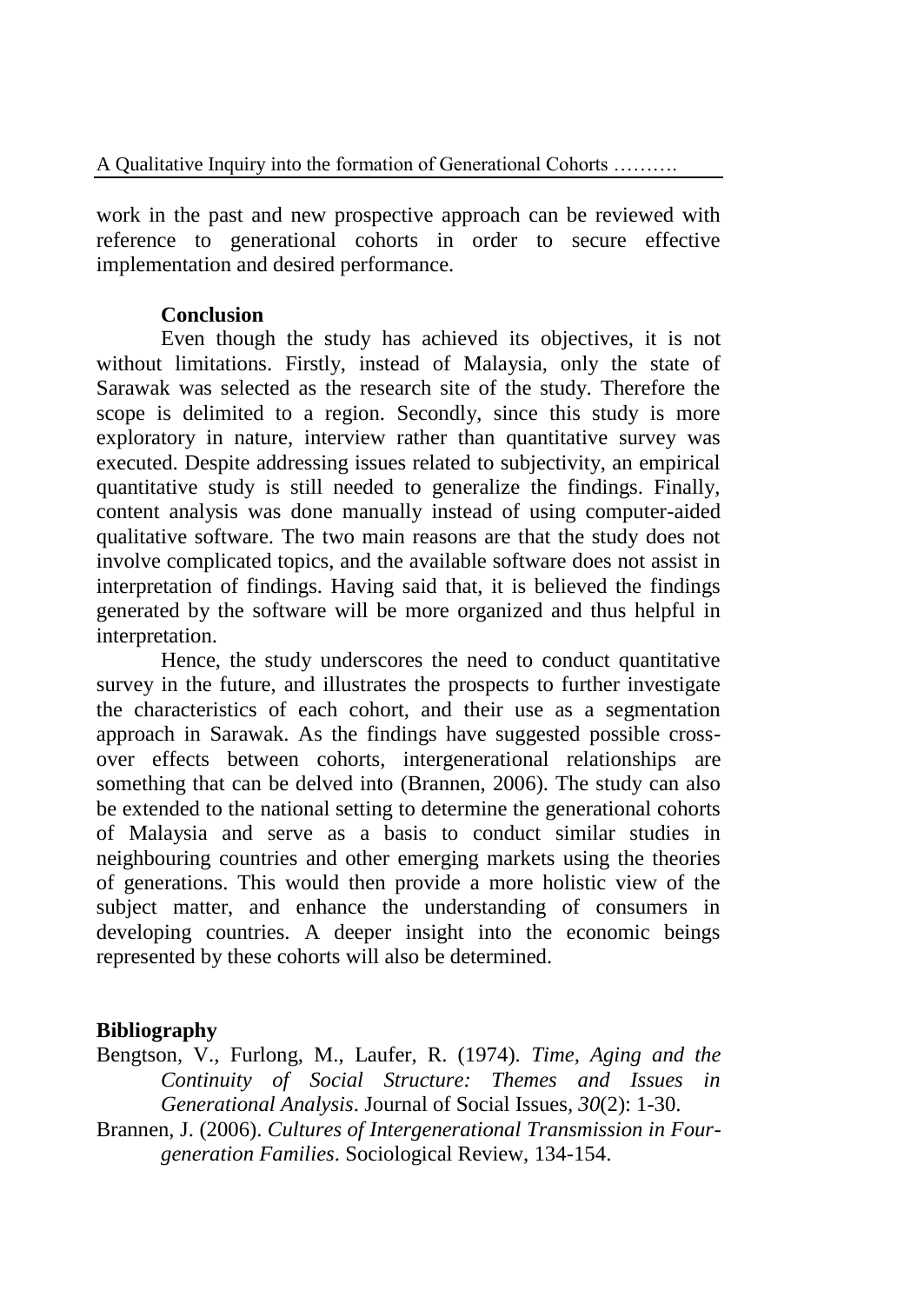- <span id="page-14-6"></span>Charmaz, K. (2006). *Constructing Grounded Theory. A Practical Guide through Qualitative Analysis*. Thousand Oaks: Sage Publications.
- <span id="page-14-7"></span>Churchill, G. A., Iacobucci, D. (2005). *Marketing Research: Methodological Foundations*. OH: Thomson South-Wester.
- <span id="page-14-11"></span>Cicchetti, D. V. (1994). *Guidelines, Criteria and Rules of Thumb for Evaluating Normed and Standardized Assessment Instruments in Psychology*. Psychological Assessment, 6: 284-290.
- <span id="page-14-8"></span>Dick, B. (1990). *Convergent Interviewing*. Brisbane, Australia: Interchange.
- <span id="page-14-0"></span>Dwyer, R. J. (2009). *Prepare for the Impact of the Multi-generational Workforce*. Transforming Government: People, Process and Policy, 3(2): 101-110.
- <span id="page-14-2"></span>Edmunds, J., Turner, B. S. (2005). *Global Generations: Social Change in the Twentieth Century*. British Journal of Sociology, *56*(4): 559-577.
- <span id="page-14-5"></span>Ester, P., Vinken, H., Despstraten, I. (2000). *Collective Memories, Personal Biographies and the New Millennium.* Paper presented at the 23rd Annual Scientific Meeting of the International Society for Political Psychology (ISSP), Seattle, WA.
- <span id="page-14-4"></span>Eyerman, R., Turner, B. S. (1998). *Outline of a Theory of Generations*. European Journal of Social Theory, 1(1): 91-106.
- <span id="page-14-1"></span>Glenn, N. D. (2005). *Cohort Analysis*. Thousand Oaks, CA: Sage Publications.
- <span id="page-14-3"></span>Gursoy, D., Maier, T. A., Chi, C. G. (2008). *Generational Differences: An Examination of Work Values and Generational Gaps in the Hospitality Workforce*. International Journal of Hospitality Management, 27: 448-458.
- <span id="page-14-10"></span>Hagelin, E. (1999). *Coding Data from Child Health Records: The Relationship between Interrater Agreement and Interpretive Burden*. Journal of Pediatric Nursing, 14: 313-321.
- <span id="page-14-9"></span>Hruschka, D. J., Schwartz, D., St. John, D. C., Picone-Decaro, E., Jenkins, R. A., Carey, J. W. (2004). *Reliability in Coding Openended Data: Lessons Learned from HIV Behavioral Research*. Field Methods, 16(3): 307-331.
- Inglehart, R. (1997). *Modernization and Postmodernization: Cultural, Economic, and Political Change in 43 Societies*. Princeton, NJ: Princeton University Press.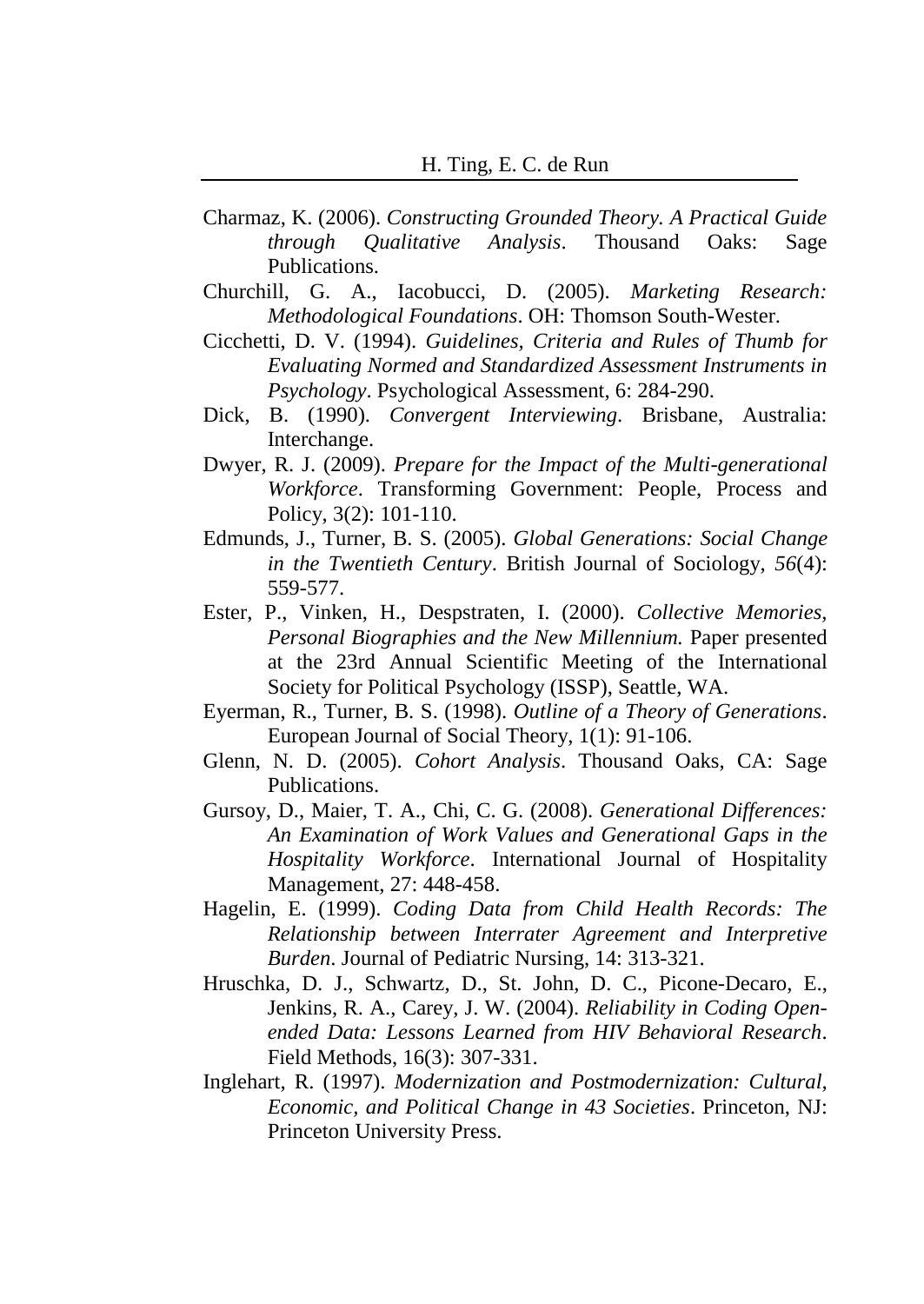- <span id="page-15-8"></span>Kassarjian, H. H. (1977). *Content Analysis in Consumer Research*. Journal of Consumer Research, 4(1): 8-18.
- <span id="page-15-7"></span>Kendall, L. (2008). The Conduct of Qualitative Interview: Research Questions, Methodological Issues, and Researching Online. In J. Coiro, M. Knobel, C. Lankshear & D. Leu (Eds.), *Handbook of Research on New Literacies* (pp. 133-149). New York: Lawrence Erlbaum Associates.
- <span id="page-15-9"></span>Kurasaki, K. S. (2000). *Intercoder Reliability for Validating Conclusions Drawn from Open-Ended Interview Data*. Field Methods, 12(3): 179-194.
- <span id="page-15-4"></span>Marshall, M. N. (1996). *Sampling for Qualitative Research*. Family Practice, *13*(6): 522-525.
- Mason, W. M., Fienberg, S. E. (1985). *Cohort Analysis in Social Research: Beyond the Identification Problem*. New York: Springer Verlag.
- Meredith, G., Schewe, C. D. (1994). *The Power of Cohorts*. American Demographics, 16(12): 22-28.
- Miles, M., Huberman, A. M. (1994). *Qualitative Data Analysis: An Expanded Sourcebook* (2 ed.). Thousand Oaks, CA: Sage.
- <span id="page-15-3"></span>Mittal, B., Holbrook, M., Beatty, S., Raghubir, P., Woodside, A. (2008). Consumer Behavior, How Humans Think, Feel, and Act in the Marketplace. Cincinnati, OH: Open Mentis Publishing Company.
- <span id="page-15-0"></span>Moore, M., Carpenter, J. M. (2008). *Intergenerational Perceptions of Market Cues among US Apparel Consumers*. Journal of Fashion Marketing and Management, 12(3): 323-337. doi: 10.1108/13612020810889281
- <span id="page-15-1"></span>Motta, P. C., Schewe, C. (2008). *Are Marketing Management Decisions Shaped during One's Coming of Age*? , Management Decision, 46(7): 1096-1110.
- <span id="page-15-2"></span>Noble, S. M., Schewe, C. D. (2003). *Cohort Segmentation: An Exploration of Its Validity*. Journal of Business Research, 56: 979-987.
- <span id="page-15-6"></span>Onwuegbuzie, A. J., Leech, N. L. (2007). *Sampling Designs in Qualitative Research: Making the Sampling Process More Public*. The Qualitative Report, 12(2): 238-254.
- <span id="page-15-5"></span>Perry, C. (1998). *Processes of A Case Study Methodology for Postgraduate Research in Marketing*. European Journal of Marketing, 32(9/10): 785-802.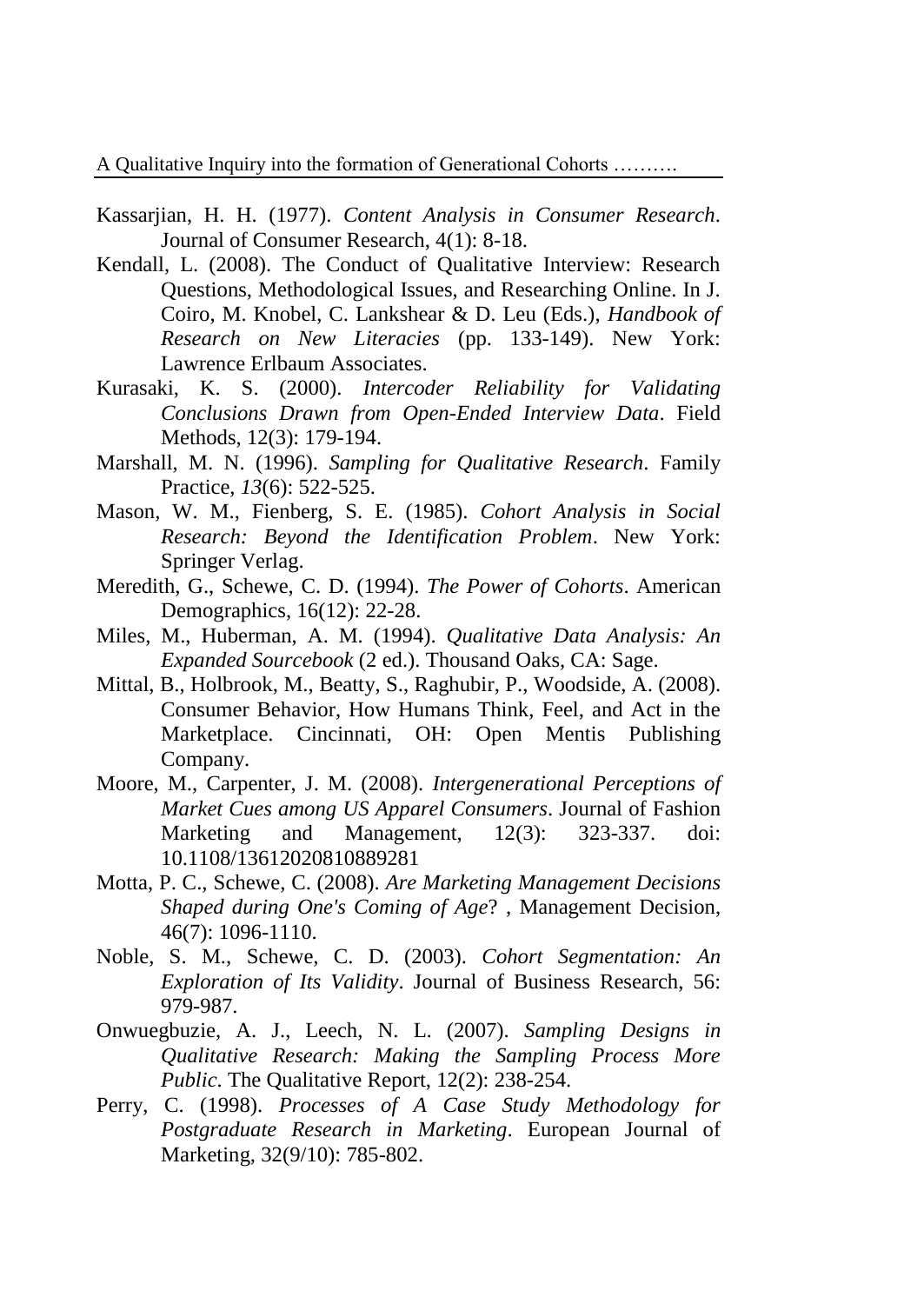- Putnam, R. D. (2000). *Bowling Alone: The Collapse and Revival of American Community*. New York, NY: Simon and Schuster.
- Reynolds, F. D., Rentz, J. O. (1981). *Cohort Analysis: An Aid to Strategic Planning*. Journal of Marketing, 45(3): 62-70.
- <span id="page-16-2"></span>Rogler, L. H. (2002). *Historical Generations and Psychology: The Case of the Great Depression and World War II*. American Psychologist, 57(12): 1013-1023.
- <span id="page-16-6"></span>Rubens, M., Motta, P. C. (2005). Exploratory Findings of Cohort Effects: Preferences for Cultural Products. In N. Delener & C. Chao (Eds.), *Readings Book* (pp. 1060-1099). Lisbon: Global Business and Technological Association.
- <span id="page-16-7"></span>Ryan, G. W., Bernard, H. R. (2000). Data Management and Analysis Methods. In N. K. Denzin & Y. S. Lincoln (Eds.), *Handbook of Qualitative Research* (2 ed., pp. 769-802): Sage.
- Ryder, N. B. (1965). *The Cohort as a Concept in the Study of Social Change*. American Sociological Review, 30: 843-861.
- <span id="page-16-0"></span>Schewe, C. D., Meredith, G. (2004). *Segmenting Global Markets by Generational Cohorts: Determining Motivations by Age*. Journal of Consumer Behaviour, 4(1): 51-63.
- <span id="page-16-1"></span>Schewe, C. D., Noble, S. M. (2000). *Marketing Segmentation by Cohorts: the Value and Validity of Cohorts in America and Abroad*. Journal of Marketing Management, 16 (1): 129-142.
- Schindler, R. M., Holbrook, M. B. (1993). *Critical Periods in the Development of Men's and Women's Taste in Personal Appearance*. Psychology and Marketing, 10(6): 549-564.
- <span id="page-16-4"></span>Schuman, H., Akiyama, H., Knauper, B. (1998). *Collective Memories of Germans and Japanese about the Past Half Century*. Memory, 6(4); 227-257.
- <span id="page-16-5"></span>Scott, J., Zac, J. (1993). *Collective Memories in Britain and the United States*. Public Opinion Quarterly, 57(3); 315-331.
- <span id="page-16-3"></span>Smola, K. W., Sutton, C. D. (2002). *Generational Differences: Revisiting Generational Work Values for the New Millennium*. Journal of Organizational Behavior, 23: 363-382.
- <span id="page-16-8"></span>Ting, H. & de Run, E. C. (2012). *Generations X and Y Attitude towards Controversial Advertising*. Asian Journal of Business Research, 2(2): 18-32.
- Uebersax, J. S. (1987). Diversity of Decision Making Models and the Measurement of Interrater Agreement. *Psychological Bulletin, 101*, 140-146.